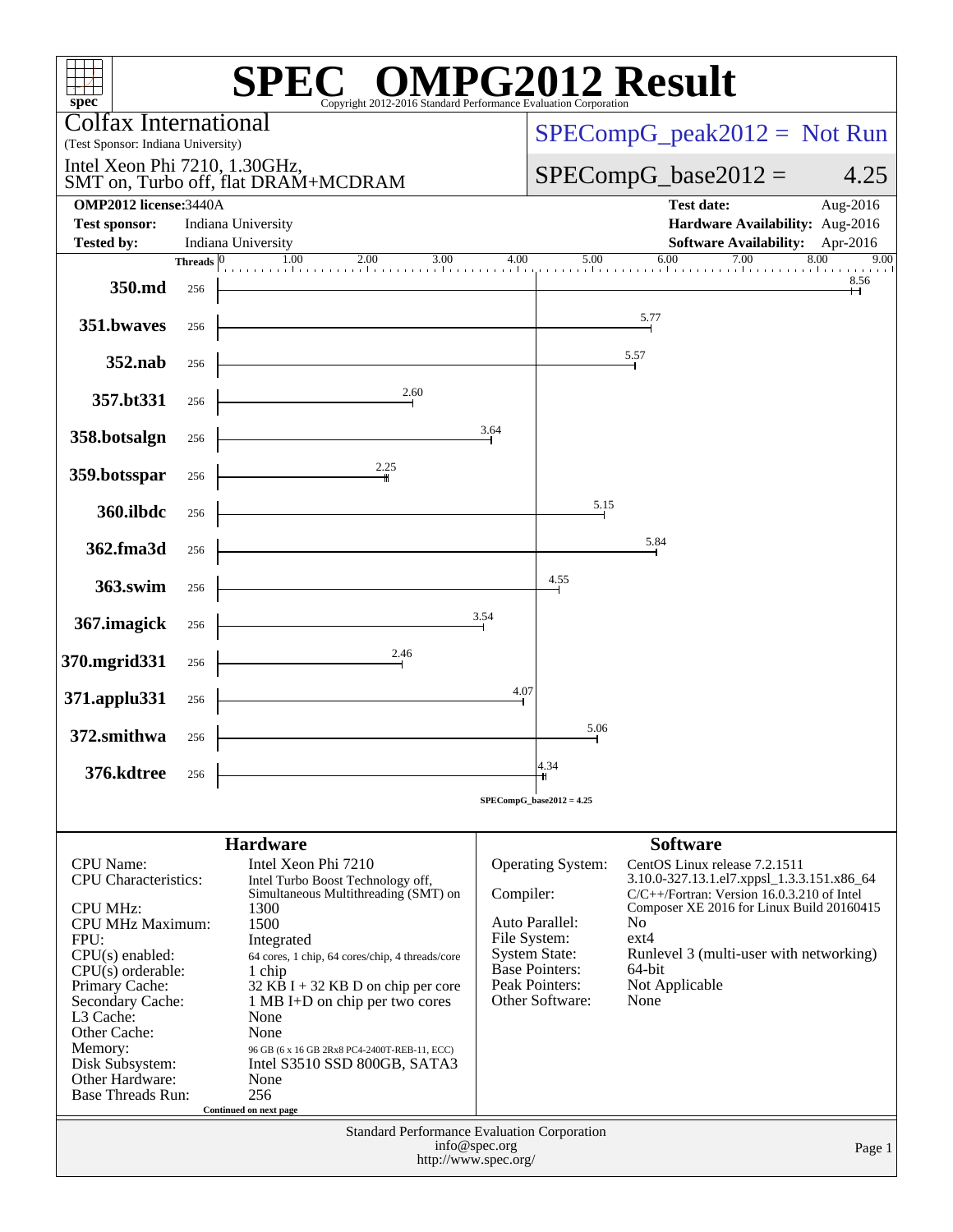Colfax International

(Test Sponsor: Indiana University)

SMT on, Turbo off, flat DRAM+MCDRAM Intel Xeon Phi 7210, 1.30GHz,

**[OMP2012 license:](http://www.spec.org/auto/omp2012/Docs/result-fields.html#OMP2012license)**3440A **[Test date:](http://www.spec.org/auto/omp2012/Docs/result-fields.html#Testdate)** Aug-2016

**[Test sponsor:](http://www.spec.org/auto/omp2012/Docs/result-fields.html#Testsponsor)** Indiana University **[Hardware Availability:](http://www.spec.org/auto/omp2012/Docs/result-fields.html#HardwareAvailability)** Aug-2016

 $SPECompG_peak2012 = Not Run$  $SPECompG_peak2012 = Not Run$ 

 $SPECompG_base2012 = 4.25$  $SPECompG_base2012 = 4.25$ 

[Minimum Peak Threads:](http://www.spec.org/auto/omp2012/Docs/result-fields.html#MinimumPeakThreads)

[Maximum Peak Threads:](http://www.spec.org/auto/omp2012/Docs/result-fields.html#MaximumPeakThreads)

**[Tested by:](http://www.spec.org/auto/omp2012/Docs/result-fields.html#Testedby)** Indiana University **[Software Availability:](http://www.spec.org/auto/omp2012/Docs/result-fields.html#SoftwareAvailability)** Apr-2016

| <b>Results Table</b><br><b>Base</b>                                                                      |     |                 |       |                |       |                |       | <b>Peak</b> |                        |              |                |              |                |              |
|----------------------------------------------------------------------------------------------------------|-----|-----------------|-------|----------------|-------|----------------|-------|-------------|------------------------|--------------|----------------|--------------|----------------|--------------|
| <b>Benchmark</b>                                                                                         |     | Threads Seconds | Ratio | <b>Seconds</b> | Ratio | <b>Seconds</b> | Ratio |             | <b>Threads Seconds</b> | <b>Ratio</b> | <b>Seconds</b> | <b>Ratio</b> | <b>Seconds</b> | <b>Ratio</b> |
| 350.md                                                                                                   | 256 | 548             | 8.44  | 540            | 8.57  | 541            | 8.56  |             |                        |              |                |              |                |              |
| $351$ . bwayes                                                                                           | 256 | 785             | 5.77  | 785            | 5.77  | 785            | 5.77  |             |                        |              |                |              |                |              |
| $352$ .nab                                                                                               | 256 | 699             | 5.57  | 698            | 5.57  | 700            | 5.56  |             |                        |              |                |              |                |              |
| 357.bt331                                                                                                | 256 | 1822            | 2.60  | 1820           | 2.60  | 1822           | 2.60  |             |                        |              |                |              |                |              |
| 358.botsalgn                                                                                             | 256 | 1193            | 3.65  | 1193           | 3.64  | 1194           | 3.64  |             |                        |              |                |              |                |              |
| 359.botsspar                                                                                             | 256 | 2359            | 2.23  | 2310           | 2.27  | 2338           | 2.25  |             |                        |              |                |              |                |              |
| 360.ilbdc                                                                                                | 256 | 691             | 5.15  | 692            | 5.15  | 691            | 5.15  |             |                        |              |                |              |                |              |
| 362.fma3d                                                                                                | 256 | 649             | 5.86  | 650            | 5.84  | 650            | 5.84  |             |                        |              |                |              |                |              |
| $363$ .swim                                                                                              | 256 | 996             | 4.55  | 995            | 4.55  | 996            | 4.55  |             |                        |              |                |              |                |              |
| 367.imagick                                                                                              | 256 | 1985            | 3.54  | 1985           | 3.54  | 1986           | 3.54  |             |                        |              |                |              |                |              |
| 370.mgrid331                                                                                             | 256 | 1797            | 2.46  | 1801           | 2.45  | 1799           | 2.46  |             |                        |              |                |              |                |              |
| 371.applu331                                                                                             | 256 | 1484            | 4.08  | 1487           | 4.07  | 1488           | 4.07  |             |                        |              |                |              |                |              |
| 372.smithwa                                                                                              | 256 | 1060            | 5.06  | 1058           | 5.06  | 1058           | 5.07  |             |                        |              |                |              |                |              |
| 376.kdtree                                                                                               | 256 | 1039            | 4.33  | 1037           | 4.34  | 1029           | 4.37  |             |                        |              |                |              |                |              |
| Results appear in the order in which they were run. Bold underlined text indicates a median measurement. |     |                 |       |                |       |                |       |             |                        |              |                |              |                |              |

#### **[Platform Notes](http://www.spec.org/auto/omp2012/Docs/result-fields.html#PlatformNotes)**

 Sysinfo program /home/lijunj/SPEC/omp2012-1.1-run/Docs/sysinfo Revision 563 of 2016-06-10 (097295389cf6073d8c3b03fa376740a5) running on knl1.uits.indiana.edu Mon Aug 29 17:30:38 2016

 This section contains SUT (System Under Test) info as seen by some common utilities. To remove or add to this section, see: <http://www.spec.org/omp2012/Docs/config.html#sysinfo>

 From /proc/cpuinfo model name : Intel(R) Xeon Phi(TM) CPU 7210 @ 1.30GHz 1 "physical id"s (chips) 256 "processors" cores, siblings (Caution: counting these is hw and system dependent. The following excerpts from /proc/cpuinfo might not be reliable. Use with caution.) cpu cores : 64 siblings : 256 physical 0: cores 0 1 2 3 6 7 10 11 12 13 14 15 18 19 20 21 22 23 24 25 26 27 28 29 30 31 32 33 34 35 36 37 38 39 40 41 42 43 44 45 46 47 48 49 50 51 52 53 56 57 58 59 60 61 62 63 64 65 68 69 70 71 72 73 cache size : 1024 KB

Continued on next page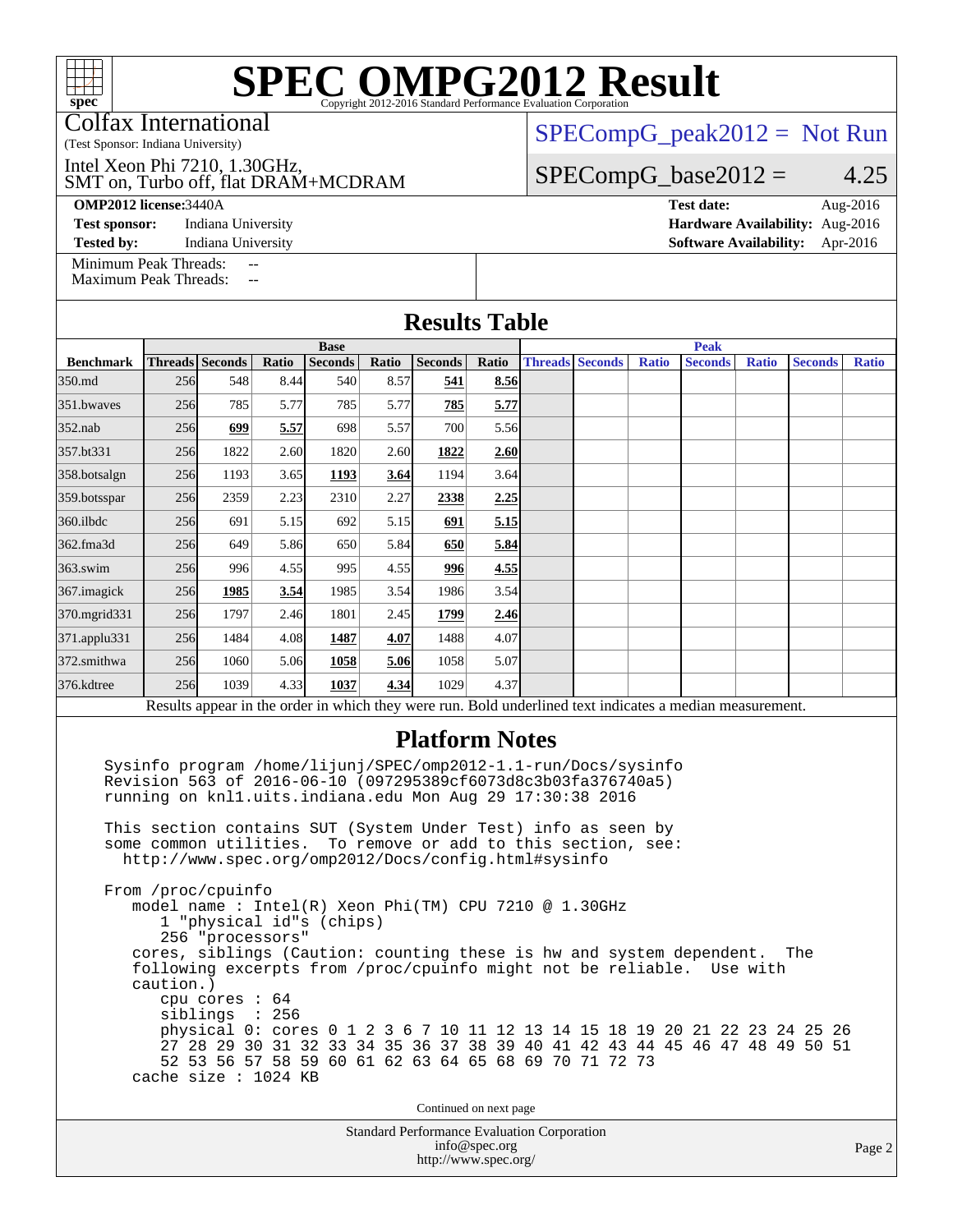

Colfax International

 $SPECompG_peak2012 = Not Run$  $SPECompG_peak2012 = Not Run$ 

SMT on, Turbo off, flat DRAM+MCDRAM Intel Xeon Phi 7210, 1.30GHz,

 $SPECompG_base2012 = 4.25$  $SPECompG_base2012 = 4.25$ 

(Test Sponsor: Indiana University)

**[Test sponsor:](http://www.spec.org/auto/omp2012/Docs/result-fields.html#Testsponsor)** Indiana University **[Hardware Availability:](http://www.spec.org/auto/omp2012/Docs/result-fields.html#HardwareAvailability)** Aug-2016 **[Tested by:](http://www.spec.org/auto/omp2012/Docs/result-fields.html#Testedby)** Indiana University **[Software Availability:](http://www.spec.org/auto/omp2012/Docs/result-fields.html#SoftwareAvailability)** Apr-2016

**[OMP2012 license:](http://www.spec.org/auto/omp2012/Docs/result-fields.html#OMP2012license)**3440A **[Test date:](http://www.spec.org/auto/omp2012/Docs/result-fields.html#Testdate)** Aug-2016

#### **[Platform Notes \(Continued\)](http://www.spec.org/auto/omp2012/Docs/result-fields.html#PlatformNotes)**

From /proc/meminfo<br>MemTotal: 115193108 kB HugePages\_Total: 0<br>Hugepagesize: 2048 kB Hugepagesize:

 From /etc/\*release\* /etc/\*version\* centos-release: CentOS Linux release 7.2.1511 (Core) centos-release-upstream: Derived from Red Hat Enterprise Linux 7.2 (Source) os-release: NAME="CentOS Linux" VERSION="7 (Core)" ID="centos" ID\_LIKE="rhel fedora" VERSION\_ID="7" PRETTY\_NAME="CentOS Linux 7 (Core)" ANSI\_COLOR="0;31" CPE\_NAME="cpe:/o:centos:centos:7"

 redhat-release: CentOS Linux release 7.2.1511 (Core) system-release: CentOS Linux release 7.2.1511 (Core) system-release-cpe: cpe:/o:centos:centos:7

#### uname -a: Linux knl1.uits.indiana.edu 3.10.0-327.13.1.el7.xppsl\_1.3.3.151.x86\_64 #1 SMP Fri Jun 10 15:04:35 UTC 2016 x86\_64 x86\_64 x86\_64 GNU/Linux

run-level 3 Aug 3 01:08

 SPEC is set to: /home/lijunj/SPEC/omp2012-1.1-run Type Size Used Avail Use% Mounted on<br>ext4 713G 44G 633G 7% / /dev/sda3 ext4 713G 44G 633G 7% /

Cannot run dmidecode; consider saying 'chmod +s /usr/sbin/dmidecode'

(End of data from sysinfo program)

#### **[General Notes](http://www.spec.org/auto/omp2012/Docs/result-fields.html#GeneralNotes)**

 Environment: KMP\_AFFINITY=scatter

 BIOS settings: Intel Simultaneous Multithreading (SMT): on Intel Turbo Boost Technology (Turbo): off Cluster Mode: quadrant Memory Mode: flat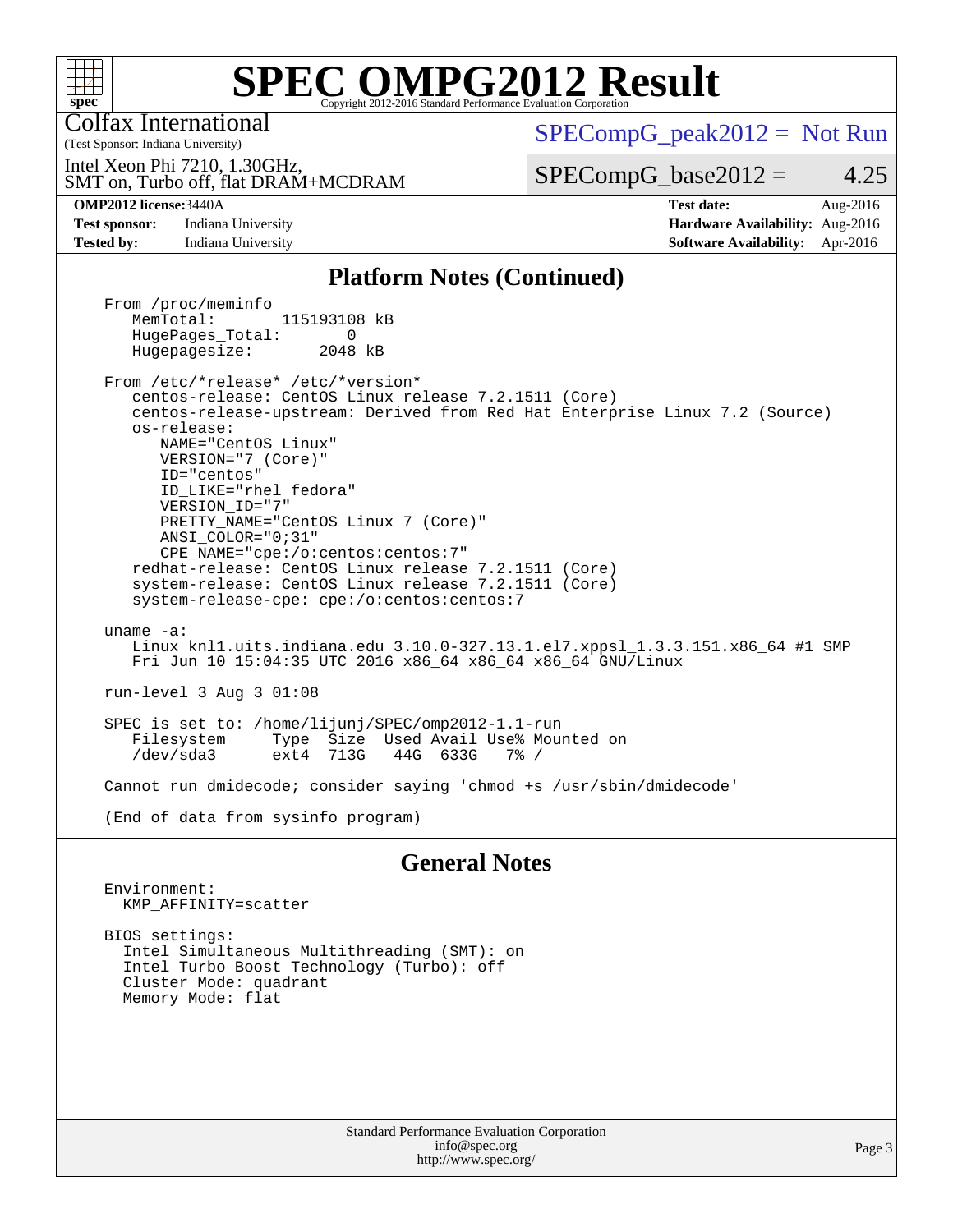

Colfax International

 $SPECompG_peak2012 = Not Run$  $SPECompG_peak2012 = Not Run$ 

SMT on, Turbo off, flat DRAM+MCDRAM Intel Xeon Phi 7210, 1.30GHz,

(Test Sponsor: Indiana University)

**[Test sponsor:](http://www.spec.org/auto/omp2012/Docs/result-fields.html#Testsponsor)** Indiana University **[Hardware Availability:](http://www.spec.org/auto/omp2012/Docs/result-fields.html#HardwareAvailability)** Aug-2016

 $SPECompG_base2012 = 4.25$  $SPECompG_base2012 = 4.25$ 

**[OMP2012 license:](http://www.spec.org/auto/omp2012/Docs/result-fields.html#OMP2012license)**3440A **[Test date:](http://www.spec.org/auto/omp2012/Docs/result-fields.html#Testdate)** Aug-2016 **[Tested by:](http://www.spec.org/auto/omp2012/Docs/result-fields.html#Testedby)** Indiana University **[Software Availability:](http://www.spec.org/auto/omp2012/Docs/result-fields.html#SoftwareAvailability)** Apr-2016

## **[Base Compiler Invocation](http://www.spec.org/auto/omp2012/Docs/result-fields.html#BaseCompilerInvocation)**

[C benchmarks](http://www.spec.org/auto/omp2012/Docs/result-fields.html#Cbenchmarks): [icc](http://www.spec.org/omp2012/results/res2016q4/omp2012-20161006-00080.flags.html#user_CCbase_intel_icc_a87c68a857bc5ec5362391a49d3a37a6)

[C++ benchmarks:](http://www.spec.org/auto/omp2012/Docs/result-fields.html#CXXbenchmarks) [icpc](http://www.spec.org/omp2012/results/res2016q4/omp2012-20161006-00080.flags.html#user_CXXbase_intel_icpc_2d899f8d163502b12eb4a60069f80c1c)

[Fortran benchmarks](http://www.spec.org/auto/omp2012/Docs/result-fields.html#Fortranbenchmarks): [ifort](http://www.spec.org/omp2012/results/res2016q4/omp2012-20161006-00080.flags.html#user_FCbase_intel_ifort_8a5e5e06b19a251bdeaf8fdab5d62f20)

#### **[Base Portability Flags](http://www.spec.org/auto/omp2012/Docs/result-fields.html#BasePortabilityFlags)**

 350.md: [-free](http://www.spec.org/omp2012/results/res2016q4/omp2012-20161006-00080.flags.html#user_baseFPORTABILITY350_md_f-FR_e51be0673775d2012b3310fa5323f530) 357.bt331: [-mcmodel=medium](http://www.spec.org/omp2012/results/res2016q4/omp2012-20161006-00080.flags.html#user_baseFPORTABILITY357_bt331_f-mcmodel_3a41622424bdd074c4f0f2d2f224c7e5) 363.swim: [-mcmodel=medium](http://www.spec.org/omp2012/results/res2016q4/omp2012-20161006-00080.flags.html#user_baseFPORTABILITY363_swim_f-mcmodel_3a41622424bdd074c4f0f2d2f224c7e5) 367.imagick: [-std=c99](http://www.spec.org/omp2012/results/res2016q4/omp2012-20161006-00080.flags.html#user_baseCPORTABILITY367_imagick_f-std_2ec6533b6e06f1c4a6c9b78d9e9cde24)

### **[Base Optimization Flags](http://www.spec.org/auto/omp2012/Docs/result-fields.html#BaseOptimizationFlags)**

[C benchmarks](http://www.spec.org/auto/omp2012/Docs/result-fields.html#Cbenchmarks):

[-O3](http://www.spec.org/omp2012/results/res2016q4/omp2012-20161006-00080.flags.html#user_CCbase_f-O3) [-ansi-alias](http://www.spec.org/omp2012/results/res2016q4/omp2012-20161006-00080.flags.html#user_CCbase_f-ansi-alias) [-no-prec-div](http://www.spec.org/omp2012/results/res2016q4/omp2012-20161006-00080.flags.html#user_CCbase_f-no-prec-div) [-qopenmp](http://www.spec.org/omp2012/results/res2016q4/omp2012-20161006-00080.flags.html#user_CCbase_f-qopenmp) [-ipo](http://www.spec.org/omp2012/results/res2016q4/omp2012-20161006-00080.flags.html#user_CCbase_f-ipo) [-xMIC-AVX512](http://www.spec.org/omp2012/results/res2016q4/omp2012-20161006-00080.flags.html#user_CCbase_f-xMIC-AVX512) [-fp-model fast=2](http://www.spec.org/omp2012/results/res2016q4/omp2012-20161006-00080.flags.html#user_CCbase_f-fp-model_a7fb8ccb7275e23f0079632c153cfcab)

[C++ benchmarks:](http://www.spec.org/auto/omp2012/Docs/result-fields.html#CXXbenchmarks)

[-O3](http://www.spec.org/omp2012/results/res2016q4/omp2012-20161006-00080.flags.html#user_CXXbase_f-O3) [-ansi-alias](http://www.spec.org/omp2012/results/res2016q4/omp2012-20161006-00080.flags.html#user_CXXbase_f-ansi-alias) [-no-prec-div](http://www.spec.org/omp2012/results/res2016q4/omp2012-20161006-00080.flags.html#user_CXXbase_f-no-prec-div) [-qopenmp](http://www.spec.org/omp2012/results/res2016q4/omp2012-20161006-00080.flags.html#user_CXXbase_f-qopenmp) [-ipo](http://www.spec.org/omp2012/results/res2016q4/omp2012-20161006-00080.flags.html#user_CXXbase_f-ipo) [-xMIC-AVX512](http://www.spec.org/omp2012/results/res2016q4/omp2012-20161006-00080.flags.html#user_CXXbase_f-xMIC-AVX512) [-fp-model fast=2](http://www.spec.org/omp2012/results/res2016q4/omp2012-20161006-00080.flags.html#user_CXXbase_f-fp-model_a7fb8ccb7275e23f0079632c153cfcab)

[Fortran benchmarks](http://www.spec.org/auto/omp2012/Docs/result-fields.html#Fortranbenchmarks):

[-O3](http://www.spec.org/omp2012/results/res2016q4/omp2012-20161006-00080.flags.html#user_FCbase_f-O3) [-no-prec-div](http://www.spec.org/omp2012/results/res2016q4/omp2012-20161006-00080.flags.html#user_FCbase_f-no-prec-div) [-qopenmp](http://www.spec.org/omp2012/results/res2016q4/omp2012-20161006-00080.flags.html#user_FCbase_f-qopenmp) [-ipo](http://www.spec.org/omp2012/results/res2016q4/omp2012-20161006-00080.flags.html#user_FCbase_f-ipo) [-xMIC-AVX512](http://www.spec.org/omp2012/results/res2016q4/omp2012-20161006-00080.flags.html#user_FCbase_f-xMIC-AVX512) [-fp-model fast=2](http://www.spec.org/omp2012/results/res2016q4/omp2012-20161006-00080.flags.html#user_FCbase_f-fp-model_a7fb8ccb7275e23f0079632c153cfcab)

The flags files that were used to format this result can be browsed at <http://www.spec.org/omp2012/flags/Intel-ic16.0-linux64.html> <http://www.spec.org/omp2012/flags/knl.html>

You can also download the XML flags sources by saving the following links: <http://www.spec.org/omp2012/flags/Intel-ic16.0-linux64.xml> <http://www.spec.org/omp2012/flags/knl.xml>